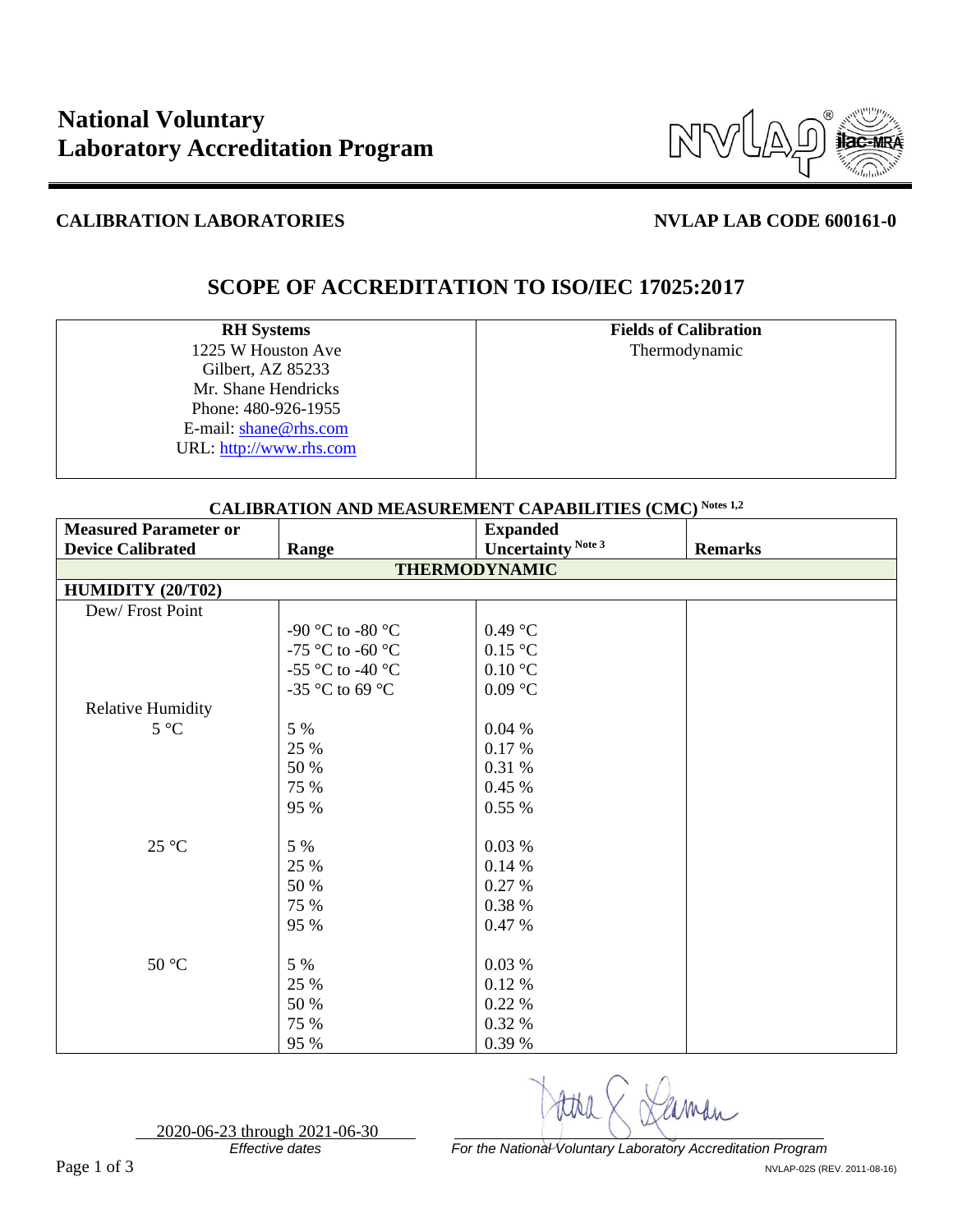

## **CALIBRATION LABORATORIES NVLAP LAB CODE 600161-0**

| <b>Measured Parameter or</b>           |                      | <b>Expanded</b>    |                |  |
|----------------------------------------|----------------------|--------------------|----------------|--|
| <b>Device Calibrated</b>               | Range                | Uncertainty Note 3 | <b>Remarks</b> |  |
|                                        |                      |                    |                |  |
| $69^{\circ}C$                          | 5 %                  | 0.03%              |                |  |
|                                        | 25 %                 | 0.11%              |                |  |
|                                        | 50 %                 | 0.20%              |                |  |
|                                        | 75 %                 | 0.28%              |                |  |
|                                        | 95 %                 | 0.34%              |                |  |
| PRESSURE (20/T05)                      |                      |                    |                |  |
|                                        | $0.01$ psi to 30 psi | $0.012$ psi        |                |  |
|                                        | 30 psi to 50 psi     | $0.013$ psi        |                |  |
|                                        | 50 psi to 100 psi    | $0.016$ psi        |                |  |
|                                        | 100 psi to 150 psi   | $0.020$ psi        |                |  |
|                                        | 150 psi to 300 psi   | $0.033$ psi        |                |  |
| <b>TEMPERATURE INDICATORS (20/T08)</b> |                      |                    |                |  |
|                                        | -90 °C to 85 °C      | $0.03$ °C          |                |  |
| <b>END</b>                             |                      |                    |                |  |

### **CALIBRATION AND MEASUREMENT CAPABILITIES (CMC) Notes 1,2**

2020-06-23 through 2021-06-30

*Effective dates For the National Voluntary Laboratory Accreditation Program* Page 2 of 3 NVLAP-02S (REV. 2011-08-16)